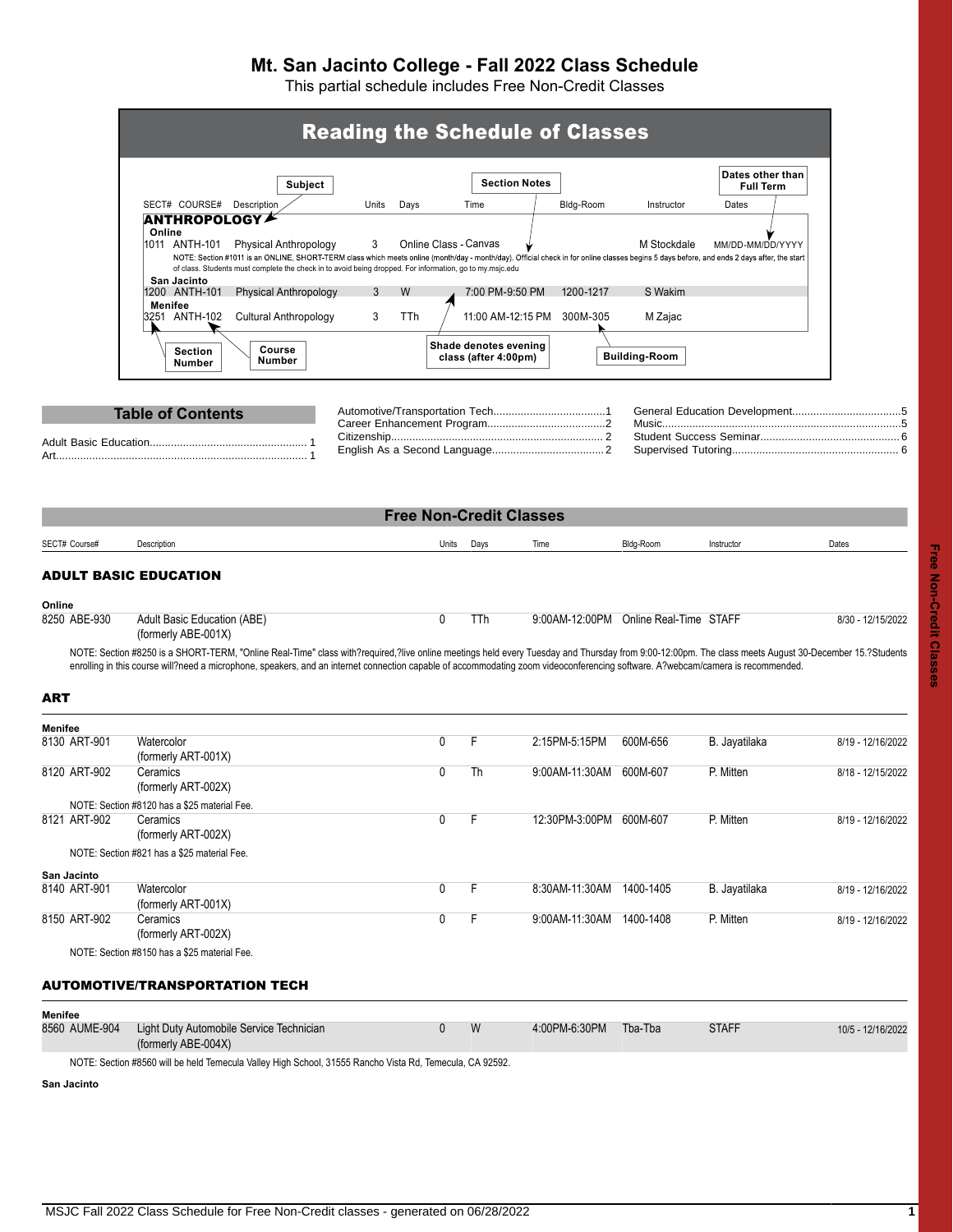## <span id="page-1-0"></span>CAREER ENHANCEMENT PROGRAM

<span id="page-1-2"></span><span id="page-1-1"></span>

| Online          |                              |                                                                                                                                                                                                                                                                                                                                                                             |                   |           |                                 |                                              |                        |                                        |
|-----------------|------------------------------|-----------------------------------------------------------------------------------------------------------------------------------------------------------------------------------------------------------------------------------------------------------------------------------------------------------------------------------------------------------------------------|-------------------|-----------|---------------------------------|----------------------------------------------|------------------------|----------------------------------------|
|                 | 8539 CEP-960                 | Introduction to Business Communication Skills                                                                                                                                                                                                                                                                                                                               | $\mathbf{0}$      | Online    |                                 |                                              | D. Abrams              | 8/30 - 12/13/2022                      |
|                 |                              | NOTE: Section #8539 is a SHORT-TERM, "Online Real-Time" class with required, live online meetings held every Tuesday from 6:00-8:00pm. The class meets August 30-December 13. Students enrolling in this<br>course will need a microphone, speakers, and an internet connection capable of accommodating zoom videoconferencing software. A webcam/camera is recommended.   |                   |           |                                 |                                              |                        |                                        |
|                 | 8520 CEP-965                 | Principles of Digital Communication 1                                                                                                                                                                                                                                                                                                                                       | $\mathbf{0}$      | Th        | 5:00PM-9:00PM                   | Online Real-Time C. Hunter                   |                        | 9/1 - 12/15/2022                       |
|                 |                              | NOTE: Section #8520 is a SHORT-TERM, "Online Real-Time" class with required, live online meetings held every Thursday from 5:00-9:00pm. The class meets September 1-December 15. Students enrolling in                                                                                                                                                                      |                   |           |                                 |                                              |                        |                                        |
|                 | 8521 CEP-966                 | this course will need a microphone, speakers, and an internet connection capable of accommodating zoom videoconferencing software. A webcam/camera is recommended.<br>Principles of Digital Communication 2                                                                                                                                                                 | $\mathbf{0}$      | Th        |                                 | 5:00PM-9:00PM   Online Real-Time   C. Hunter |                        | 9/1 - 12/15/2022                       |
|                 |                              | NOTE: Section #8521 is a SHORT-TERM, "Online Real-Time" class with required, live online meetings held every Thursday from 5:00-9:00pm. The class meets September 1-December 15. Students enrolling in                                                                                                                                                                      |                   |           |                                 |                                              |                        |                                        |
|                 |                              | this course will need a microphone, speakers, and an internet connection capable of accommodating zoom videoconferencing software. A webcam/camera is recommended.                                                                                                                                                                                                          |                   |           |                                 |                                              |                        |                                        |
|                 | 8580 CEP-980                 | Introduction to Culinary Arts 1                                                                                                                                                                                                                                                                                                                                             | 0                 | W         |                                 | 3:30PM-6:00PM Online Real-Time D. Quick      |                        | 8/31 - 12/14/2022                      |
|                 |                              | NOTE: Section #8580 is a SHORT-TERM, "Online Real-Time" class with required, live online meetings held every Wednesday from 3:30-6:00pm. The class meets August 31-December 14. Students enrolling in<br>this course will need a microphone, speakers, and an internet connection capable of accommodating zoom videoconferencing software. A webcam/camera is recommended. |                   |           |                                 |                                              |                        |                                        |
|                 | 8581 CEP-981                 | Introduction to Culinary Arts 2                                                                                                                                                                                                                                                                                                                                             | 0                 | W         | 3:30PM-6:00PM                   | Online Real-Time D. Quick                    |                        | 8/31 - 12/14/2022                      |
|                 |                              | NOTE: Section #8581 is a SHORT-TERM, "Online Real-Time" class with required, live online meetings held every Wednesday from 3:30-6:00pm. The class meets August 31-Cecember 14. Students enrolling in                                                                                                                                                                       |                   |           |                                 |                                              |                        |                                        |
|                 | 8587 CEP-985                 | this course will need a microphone, speakers, and an internet connection capable of accommodating zoom videoconferencing software. A webcam/camera is recommended.<br>College and Career Planning                                                                                                                                                                           | <sup>n</sup>      | M         | 6:00PM-8:30PM                   | Online Real-Time STAFF                       |                        | 8/29 - 12/12/2022                      |
|                 |                              | NOTE: Section #8587 is a SHORT-TERM, "Online Real-Time" class with required, live online meetings held every Monday from 6:00-8:30pm. The class meets August 29-December 12. Students enrolling in this                                                                                                                                                                     |                   |           |                                 |                                              |                        |                                        |
|                 |                              | course will need a microphone, speakers, and an internet connection capable of accommodating zoom videoconferencing software. A webcam/camera is recommended.                                                                                                                                                                                                               |                   |           |                                 |                                              |                        |                                        |
| Menifee         |                              |                                                                                                                                                                                                                                                                                                                                                                             |                   |           |                                 |                                              |                        |                                        |
|                 | 8517 CEP-960                 | Introduction to Business Communication Skills                                                                                                                                                                                                                                                                                                                               | 0                 | Th        | 12:30PM-2:00PM Tba-Tba          |                                              | D. Abrams              | 9/1 - 12/15/2022                       |
|                 | 8557 CEP-971                 | NOTE: Section #8517 will be held at Azusa Pacific University's Murrieta Regional Campus, 40508 Murrieta Hot Springs Rd. Murrieta, CA 92563.<br>Principles of Early Care and Child Development                                                                                                                                                                               | 0                 | Th        | 12:30PM-2:30PM Tba-Tba          |                                              | <b>STAFF</b>           |                                        |
|                 |                              | (formerly CEP-002X)                                                                                                                                                                                                                                                                                                                                                         |                   |           |                                 |                                              |                        | 9/1 - 12/15/2022                       |
|                 | 8582 CEP-974                 | Introduction to Health Careers 1                                                                                                                                                                                                                                                                                                                                            | 0                 | W         | 10:00AM-1:30PM Tba-Tba          |                                              | M. Johnson             | 8/31 - 12/14/2022                      |
|                 | 8583 CEP-975                 | Introduction to Health Careers 2                                                                                                                                                                                                                                                                                                                                            | $\mathbf 0$       | W         | 10:00AM-1:30PM                  | Tba-Tba                                      | M. Johnson             | 8/31 - 12/14/2022                      |
|                 | 8559 CEP-985                 | College and Career Planning                                                                                                                                                                                                                                                                                                                                                 | $\mathbf{0}$      | Τ         | 12:30PM-3:00PM Tba-Tba          |                                              | <b>STAFF</b>           | 8/30 - 12/13/2022                      |
|                 | San Jacinto                  |                                                                                                                                                                                                                                                                                                                                                                             |                   |           |                                 |                                              |                        |                                        |
|                 | 8540 CEP-960<br>8556 CEP-971 | Introduction to Business Communication Skills<br>Principles of Early Care and Child Development                                                                                                                                                                                                                                                                             | 0<br>$\mathbf{0}$ | Τ<br>T    | 1:00PM-3:00PM<br>12:30PM-2:30PM | Tba-Tba<br>Tba-Tba                           | E. Chafin<br>S. Valdez | 8/30 - 12/13/2022<br>8/30 - 12/13/2022 |
|                 |                              | (formerly CEP-002X)                                                                                                                                                                                                                                                                                                                                                         |                   |           |                                 |                                              |                        |                                        |
|                 |                              |                                                                                                                                                                                                                                                                                                                                                                             |                   |           |                                 |                                              |                        |                                        |
| <b>Temecula</b> |                              |                                                                                                                                                                                                                                                                                                                                                                             |                   |           |                                 |                                              |                        |                                        |
|                 | 8590 CEP-954                 | Introduction to Construction                                                                                                                                                                                                                                                                                                                                                | $\mathbf{0}$      | S         | 8:00AM-1:00AM                   | Tba-Tba                                      | L. Jones               | 9/3 - 12/16/2022                       |
|                 |                              | NOTE: Section #8590 will be held at Habitat for Humanity Inland Valley, 28410 Vincent Moraga Dr. Temecula, 92590.                                                                                                                                                                                                                                                           |                   |           |                                 |                                              |                        |                                        |
|                 |                              |                                                                                                                                                                                                                                                                                                                                                                             |                   |           |                                 |                                              |                        |                                        |
|                 | <b>CITIZENSHIP</b>           |                                                                                                                                                                                                                                                                                                                                                                             |                   |           |                                 |                                              |                        |                                        |
| Online          |                              |                                                                                                                                                                                                                                                                                                                                                                             |                   |           |                                 |                                              |                        |                                        |
|                 | 8435 CTZN-940                | Citizenship<br>(formerly CTZN-001X)                                                                                                                                                                                                                                                                                                                                         | 0                 | MW        |                                 | 12:00PM-2:00PM Online Real-Time STAFF        |                        | 8/29 - 12/14/2022                      |
|                 |                              | NOTE: Section #8435 is a SHORT-TERM, "Online Real-Time" class with?required,?live online meetings held every Monday and Wednesday from 12:00-2:00pm. The class meets August 29-December 14.?                                                                                                                                                                                |                   |           |                                 |                                              |                        |                                        |
|                 |                              | Students enrolling in this course will?need a microphone, speakers, and an internet connection capable of accommodating zoom videoconferencing software. A?webcam/camera is recommended.                                                                                                                                                                                    |                   |           |                                 |                                              |                        |                                        |
| Menifee         |                              |                                                                                                                                                                                                                                                                                                                                                                             |                   |           |                                 |                                              |                        |                                        |
|                 | 8421 CTZN-940                | Citizenship                                                                                                                                                                                                                                                                                                                                                                 | $\Omega$          | TTh       | 12:30PM-2:30PM Tba-Tba          |                                              | <b>STAFF</b>           | 8/30 - 12/15/2022                      |
|                 |                              | (formerly CTZN-001X)                                                                                                                                                                                                                                                                                                                                                        |                   |           |                                 |                                              |                        |                                        |
|                 | 8478 CTZN-940                | NOTE: Section #8421 is a SHORT-TERM class which meets August 30-December 15.<br>Citizenship                                                                                                                                                                                                                                                                                 | $\boldsymbol{0}$  | <b>MW</b> | 5:30PM-8:30PM                   | Tba-Tba                                      | <b>STAFF</b>           | 8/29 - 12/14/2022                      |
|                 |                              | (formerly CTZN-001X)                                                                                                                                                                                                                                                                                                                                                        |                   |           |                                 |                                              |                        |                                        |
|                 |                              | NOTE: Section #8478 will be held at Perris High School 175 E. Nuevo Rd. Perris, 92571.                                                                                                                                                                                                                                                                                      |                   |           |                                 |                                              |                        |                                        |
|                 | San Jacinto                  |                                                                                                                                                                                                                                                                                                                                                                             |                   |           |                                 |                                              |                        |                                        |
|                 | 8441 CTZN-940                | Citizenship                                                                                                                                                                                                                                                                                                                                                                 | 0                 | TTh       | 12:00PM-2:00PM Tba-Tba          |                                              | <b>STAFF</b>           | 8/16 - 12/15/2022                      |
|                 |                              | (formerly CTZN-001X)<br>NOTE: Section #8441 is a SHORT-TERM class which meets August 16-December 15.                                                                                                                                                                                                                                                                        |                   |           |                                 |                                              |                        |                                        |
|                 |                              |                                                                                                                                                                                                                                                                                                                                                                             |                   |           |                                 |                                              |                        |                                        |
| Temecula        | 8401 CTZN-940                | Citizenship                                                                                                                                                                                                                                                                                                                                                                 | 0                 | F         | 9:00AM-1:00PM                   | Tba-Tba                                      | <b>STAFF</b>           | 9/2 - 12/16/2022                       |
|                 |                              | (formerly CTZN-001X)                                                                                                                                                                                                                                                                                                                                                        |                   |           |                                 |                                              |                        |                                        |
|                 |                              | NOTE: Section #8401 will be held at Temecula Elementary School 41951 Moraga Rd, Temecula, 92591.                                                                                                                                                                                                                                                                            |                   |           |                                 |                                              |                        |                                        |
|                 | 8490 CTZN-940                | Citizenship                                                                                                                                                                                                                                                                                                                                                                 | $\mathbf{0}$      | TTh       | 5:30PM-8:30PM                   | Tba-Tba                                      | <b>STAFF</b>           | 8/30 - 12/15/2022                      |
|                 |                              | (formerly CTZN-001X)<br>NOTE: Section #8490 will be held at Temecula Valley Adult School 32225 Pio Pico Rd. Temecula, 92592.                                                                                                                                                                                                                                                |                   |           |                                 |                                              |                        |                                        |
|                 |                              |                                                                                                                                                                                                                                                                                                                                                                             |                   |           |                                 |                                              |                        |                                        |
|                 |                              | ENGLISH AS A SECOND LANGUAGE                                                                                                                                                                                                                                                                                                                                                |                   |           |                                 |                                              |                        |                                        |
| Online          |                              |                                                                                                                                                                                                                                                                                                                                                                             |                   |           |                                 |                                              |                        |                                        |
|                 | 8721 ESL-911                 | Non-Credit ESL Multi-Level 2                                                                                                                                                                                                                                                                                                                                                | $\mathbf{0}$      | <b>MW</b> | 5:30PM-9:00PM                   | Online Real-Time STAFF                       |                        | 8/29 - 12/14/2022                      |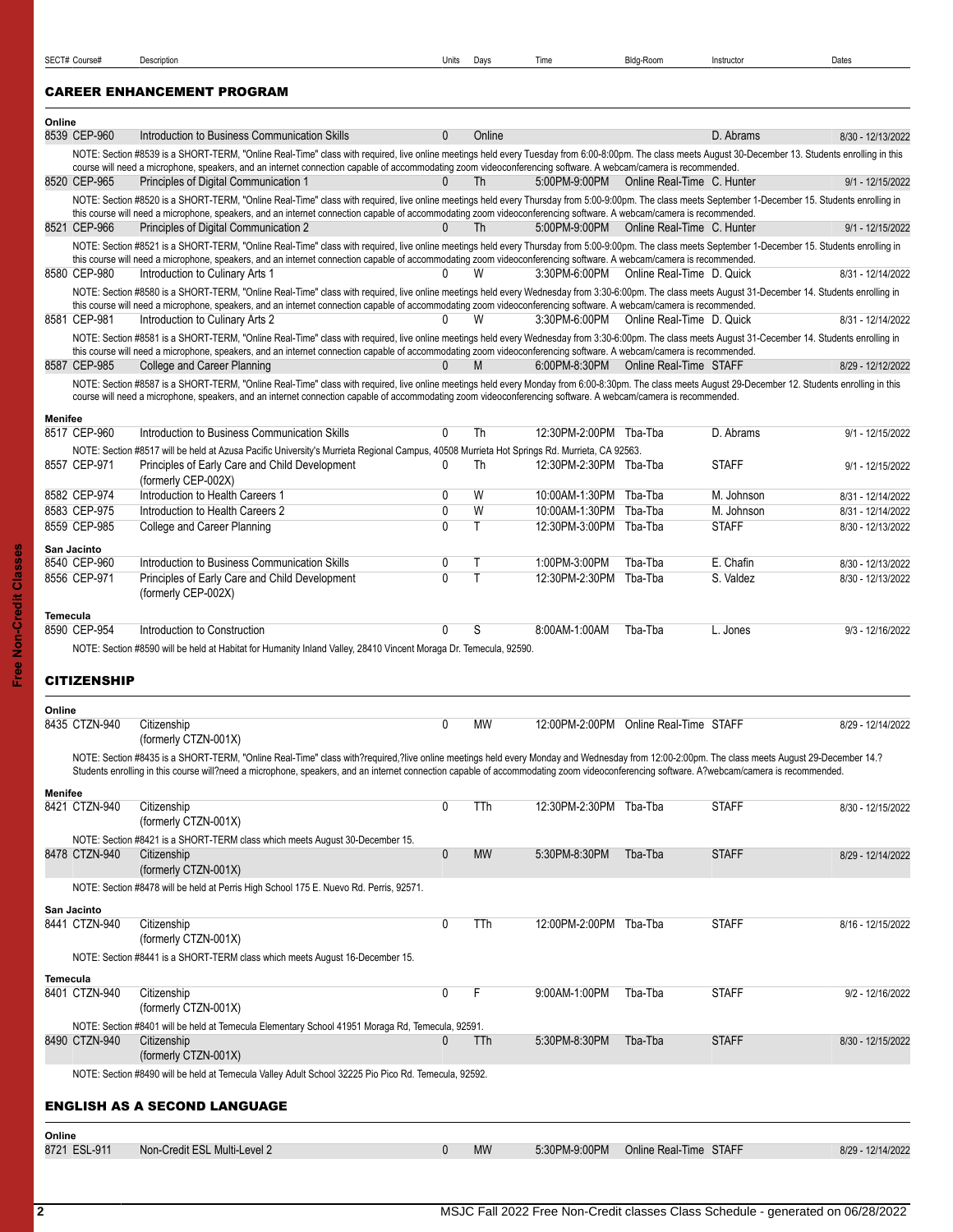|         | SECT# Course# | Description                                                                                                                                                                                                                                                                                                                                                                             | Units        | Days       | Time                                  | Bldg-Room              | Instructor   | Dates             |
|---------|---------------|-----------------------------------------------------------------------------------------------------------------------------------------------------------------------------------------------------------------------------------------------------------------------------------------------------------------------------------------------------------------------------------------|--------------|------------|---------------------------------------|------------------------|--------------|-------------------|
|         |               | (formerly ESL-012X)                                                                                                                                                                                                                                                                                                                                                                     |              |            |                                       |                        |              |                   |
|         |               | NOTE: Section #8721 is a SHORT-TERM, "Online Real-Time" class with?required,?live online meetings held every Monday and Wednesday from 5:30-9:00pm. The class meets August 29-December 14.?<br>Students enrolling in this course will?need a microphone, speakers, and an internet connection capable of accommodating zoom videoconferencing software. A?webcam/camera is recommended. |              |            |                                       |                        |              |                   |
|         | 8731 ESL-911  | Non-Credit ESL Multi-Level 2<br>(formerly ESL-012X)                                                                                                                                                                                                                                                                                                                                     | O.           | MW         | 8:30AM-11:00AM Online Real-Time STAFF |                        |              | 8/29 - 12/14/2022 |
|         |               | NOTE: Section #8731 is a SHORT-TERM, "Online Real-Time" class with?required,?live online meetings held every Monday and Wednesday from 8:30-11:00am. The class meets August 29-December 14.?                                                                                                                                                                                            |              |            |                                       |                        |              |                   |
|         |               | Students enrolling in this course will?need a microphone, speakers, and an internet connection capable of accommodating zoom videoconferencing software. A?webcam/camera is recommended.                                                                                                                                                                                                |              |            |                                       |                        |              |                   |
|         | 8736 ESL-911  | Non-Credit ESL Multi-Level 2                                                                                                                                                                                                                                                                                                                                                            | 0            | <b>TTh</b> | 8:30AM-11:30AM Online Real-Time STAFF |                        |              | 8/30 - 12/15/2022 |
|         |               | (formerly ESL-012X)                                                                                                                                                                                                                                                                                                                                                                     |              |            |                                       |                        |              |                   |
|         |               | NOTE: Section #8736 is a SHORT-TERM, "Online Real-Time" class with?required,?live online meetings held every Tuesday and Thursday from 8:30-11:30am. The class meets August 30-December 15.?Students                                                                                                                                                                                    |              |            |                                       |                        |              |                   |
|         |               | enrolling in this course will?need a microphone, speakers, and an internet connection capable of accommodating zoom videoconferencing software. A?webcam/camera is recommended.                                                                                                                                                                                                         |              |            |                                       |                        |              |                   |
|         | 8740 ESL-911  | Non-Credit ESL Multi-Level 2                                                                                                                                                                                                                                                                                                                                                            | 0            | TTh        | 8:00AM-11:45AM Online Real-Time STAFF |                        |              | 8/30 - 12/15/2022 |
|         |               | (formerly ESL-012X)                                                                                                                                                                                                                                                                                                                                                                     |              |            |                                       |                        |              |                   |
|         |               | NOTE: Section #8740 is a SHORT-TERM, "Online Real-Time" class with?required,?live online meetings held every Tuesday and Thursday from 8:00-11:45pm. The class meets August 30-December 15.?Students<br>enrolling in this course will?need a microphone, speakers, and an internet connection capable of accommodating zoom videoconferencing software. A?webcam/camera is recommended. |              |            |                                       |                        |              |                   |
|         | 8786 ESL-911  | Non-Credit ESL Multi-Level 2                                                                                                                                                                                                                                                                                                                                                            | 0            | Online     |                                       |                        | <b>STAFF</b> | 8/29 - 12/14/2022 |
|         |               | (formerly ESL-012X)                                                                                                                                                                                                                                                                                                                                                                     |              |            |                                       |                        |              |                   |
|         |               | NOTE: Section #8668 will be held at the Menifee Parent Engagement, (Location needed).                                                                                                                                                                                                                                                                                                   |              |            |                                       |                        |              |                   |
|         | 8787 ESL-911  | Non-Credit ESL Multi-Level 2                                                                                                                                                                                                                                                                                                                                                            | $\mathbf 0$  | Online     |                                       |                        | <b>STAFF</b> | 8/30 - 12/16/2022 |
|         |               | (formerly ESL-012X)                                                                                                                                                                                                                                                                                                                                                                     |              |            |                                       |                        |              |                   |
|         |               | NOTE: Section #8787 will be held at teh French Valley Library, 31526 Skyview Rd, Winchester, CA 92596.                                                                                                                                                                                                                                                                                  |              |            |                                       |                        |              |                   |
|         | 8044 ESL-920  | Non-Credit ESL Advanced 1                                                                                                                                                                                                                                                                                                                                                               | $\Omega$     | TTh        | 9:00AM-12:00PM Online Real-Time STAFF |                        |              | 8/30 - 12/15/2022 |
|         |               | (formerly ESL-009X)                                                                                                                                                                                                                                                                                                                                                                     |              |            |                                       |                        |              |                   |
|         |               | NOTE: Section #8044 is a SHORT-TERM, "Online Real-Time" class with?required,?live online meetings held every Tuesday and Thursday from 9:00-12:00pm. The class meets August 30-December 14.?Students                                                                                                                                                                                    |              |            |                                       |                        |              |                   |
|         | 8050 ESL-920  | enrolling in this course will?need a microphone, speakers, and an internet connection capable of accommodating zoom videoconferencing software. A?webcam/camera is recommended.                                                                                                                                                                                                         | 0            |            | 5:30PM-8:30PM                         |                        |              |                   |
|         |               | Non-Credit ESL Advanced 1<br>(formerly ESL-009X)                                                                                                                                                                                                                                                                                                                                        |              | <b>TTh</b> |                                       | Online Real-Time STAFF |              | 8/30 - 12/15/2022 |
|         |               | NOTE: Section #8050 SHORT-TERM, "Online Real-Time" class with?required,?live online meetings held every Tuesday and Thursday from 5:30-8:30pm. The class meets August 30-December 14. Students                                                                                                                                                                                          |              |            |                                       |                        |              |                   |
|         |               | enrolling in this course will?need a microphone, speakers, and an internet connection capable of accommodating zoom videoconferencing software. A?webcam/camera is recommended.                                                                                                                                                                                                         |              |            |                                       |                        |              |                   |
|         | 8060 ESL-920  | Non-Credit ESL Advanced 1                                                                                                                                                                                                                                                                                                                                                               | $\mathbf{0}$ | <b>MW</b>  | 5:30PM-9:00PM Online Real-Time STAFF  |                        |              | 8/29 - 12/14/2022 |
|         |               | (formerly ESL-009X)                                                                                                                                                                                                                                                                                                                                                                     |              |            |                                       |                        |              |                   |
|         |               | NOTE: Section #8060 is a SHORT-TERM, "Online Real-Time" class with?required,?live online meetings held every Monday and Wednesday from 5:30-9:00pm. The class meets August 29-December 14.?                                                                                                                                                                                             |              |            |                                       |                        |              |                   |
|         |               | Students enrolling in this course will?need a microphone, speakers, and an internet connection capable of accommodating zoom videoconferencing software. A?webcam/camera is recommended.                                                                                                                                                                                                |              |            |                                       |                        |              |                   |
|         | 8021 ESL-921  | Non-Credit ESL Advanced 2                                                                                                                                                                                                                                                                                                                                                               | 0            | MW         | 8:30AM-12:30PM Online Real-Time STAFF |                        |              | 8/29 - 12/14/2022 |
|         |               | (formerly ESL-010X)                                                                                                                                                                                                                                                                                                                                                                     |              |            |                                       |                        |              |                   |
|         |               | NOTE: Section #8021 is a SHORT-TERM, "Online Real-Time" class with required, live online meetings held every Monday and Wednesday from 8:30-12:30pm. The class meets August 29-December 14.<br>Students enrolling in this course will need a microphone, speakers, and an internet connection capable of accommodating zoom videoconferencing software. A webcam/camera is recommended. |              |            |                                       |                        |              |                   |
|         |               |                                                                                                                                                                                                                                                                                                                                                                                         |              |            |                                       |                        |              |                   |
| Menifee |               |                                                                                                                                                                                                                                                                                                                                                                                         | $\mathbf{0}$ |            |                                       |                        |              |                   |
|         | 8620 ESL-910  | Non-Credit ESL Multi-level 1<br>(formerly ESL-011X)                                                                                                                                                                                                                                                                                                                                     |              | <b>MW</b>  | 9:00AM-12:00PM Tba-Tba                |                        | <b>STAFF</b> | 8/15 - 12/14/2022 |
|         |               | NOTE: Section #8620 is a SHORT-TERM class which meets August 15-December 14.                                                                                                                                                                                                                                                                                                            |              |            |                                       |                        |              |                   |
|         | 8678 ESL-910  | Non-Credit ESL Multi-level 1                                                                                                                                                                                                                                                                                                                                                            | $\mathbf{0}$ | <b>MW</b>  | 5:30PM-8:30PM                         | Tba-Tba                | <b>STAFF</b> | 8/29 - 12/14/2022 |
|         |               | (formerly ESL-011X)                                                                                                                                                                                                                                                                                                                                                                     |              |            |                                       |                        |              |                   |
|         |               | NOTE: Section #8678 will be held at Perris High School 175 E. Nuevo Rd. Perris, 92571.                                                                                                                                                                                                                                                                                                  |              |            |                                       |                        |              |                   |
|         | 8722 ESL-911  | Non-Credit ESL Multi-Level 2                                                                                                                                                                                                                                                                                                                                                            | 0            | МW         | 9:00AM-12:00PM Tba-Tba                |                        | <b>STAFF</b> | 8/29 - 12/14/2022 |
|         |               | (formerly ESL-012X)                                                                                                                                                                                                                                                                                                                                                                     |              |            |                                       |                        |              |                   |
|         |               | NOTE: Section #8722 is a SHORT-TERM class which meets August 29-December 14.                                                                                                                                                                                                                                                                                                            |              |            |                                       |                        |              |                   |
|         | 8776 ESL-911  | Non-Credit ESL Multi-Level 2                                                                                                                                                                                                                                                                                                                                                            | $\mathbf 0$  | TF         | 9:00AM-12:00PM Tba-Tba                |                        | <b>STAFF</b> | 8/30 - 12/16/2022 |
|         |               | (formerly ESL-012X)                                                                                                                                                                                                                                                                                                                                                                     |              |            |                                       |                        |              |                   |
|         |               | NOTE: Section #8776 will be held at Pathway to Adult Life Skills 515 E. 7th St, Perris, 92570.                                                                                                                                                                                                                                                                                          |              |            |                                       |                        |              |                   |
|         | 8778 ESL-911  | Non-Credit ESL Multi-Level 2                                                                                                                                                                                                                                                                                                                                                            | $\pmb{0}$    | <b>MW</b>  | 5:30PM-8:30PM                         | Tba-Tba                | <b>STAFF</b> | 8/29 - 12/14/2022 |
|         |               | (formerly ESL-012X)                                                                                                                                                                                                                                                                                                                                                                     |              |            |                                       |                        |              |                   |
|         |               | NOTE: Section #8778 will be held at Perris High School 175 E. Nuevo Rd. Perris, 92571.                                                                                                                                                                                                                                                                                                  |              |            |                                       |                        |              |                   |
|         | 8789 ESL-911  | Non-Credit ESL Multi-Level 2                                                                                                                                                                                                                                                                                                                                                            | $\pmb{0}$    | <b>MW</b>  | 5:30PM-9:00PM                         | Tba-Tba                | <b>STAFF</b> | 8/29 - 12/14/2022 |
|         |               | (formerly ESL-012X)                                                                                                                                                                                                                                                                                                                                                                     |              |            |                                       |                        |              |                   |
|         |               | NOTE: Section #8789 is a SHORT-TERM class which meets August 29-December 14.                                                                                                                                                                                                                                                                                                            |              |            |                                       |                        |              |                   |
|         | 8020 ESL-920  | Non-Credit ESL Advanced 1<br>(formerly ESL-009X)                                                                                                                                                                                                                                                                                                                                        | 0            | TTh        | 9:00AM-1:00PM                         | Tba-Tba                | <b>STAFF</b> | 8/16 - 12/15/2022 |
|         |               |                                                                                                                                                                                                                                                                                                                                                                                         |              |            |                                       |                        |              |                   |
|         | 8022 ESL-921  | NOTE: Section #8020 is a SHORT-TERM class which meets August 16-December 15.<br>Non-Credit ESL Advanced 2                                                                                                                                                                                                                                                                               | 0            | WF         | 8:30AM-12:00PM Tba-Tba                |                        | <b>STAFF</b> | 8/17 - 12/16/2022 |
|         |               | (formerly ESL-010X)                                                                                                                                                                                                                                                                                                                                                                     |              |            |                                       |                        |              |                   |
|         |               | NOTE: Section #8022 is a SHORT-TERM class which meets August 17-December 16.                                                                                                                                                                                                                                                                                                            |              |            |                                       |                        |              |                   |
|         |               |                                                                                                                                                                                                                                                                                                                                                                                         |              |            |                                       |                        |              |                   |
|         | San Jacinto   |                                                                                                                                                                                                                                                                                                                                                                                         |              |            |                                       |                        |              |                   |
|         | 8631 ESL-910  | Non-Credit ESL Multi-level 1<br>(formerly ESL-011X)                                                                                                                                                                                                                                                                                                                                     | $\mathbf{0}$ | TTh        | 5:00PM-8:00PM                         | Tba-Tba                | <b>STAFF</b> | 8/30 - 12/15/2022 |
|         |               |                                                                                                                                                                                                                                                                                                                                                                                         |              |            |                                       |                        |              |                   |
|         | 8636 ESL-910  | NOTE: Section #8631 will be held at Mt. View High School 1000 Ramona Blvd. San Jacinto, 92582.<br>Non-Credit ESL Multi-level 1                                                                                                                                                                                                                                                          | 0            | TW         | 6:00PM-9:00PM                         | Tba-Tba                | <b>STAFF</b> | 8/30 - 12/14/2022 |
|         |               | (formerly ESL-011X)                                                                                                                                                                                                                                                                                                                                                                     |              |            |                                       |                        |              |                   |
|         |               | NOTE: Section #8636 will be held at Nuview Elementary School 29680 Lakeview Ave. Nuevo, 92567.                                                                                                                                                                                                                                                                                          |              |            |                                       |                        |              |                   |
|         | 8640 ESL-910  | Non-Credit ESL Multi-level 1                                                                                                                                                                                                                                                                                                                                                            | 0            | TTh        | 8:30AM-12:00PM Tba-Tba                |                        | <b>STAFF</b> | 8/16 - 12/15/2022 |
|         |               |                                                                                                                                                                                                                                                                                                                                                                                         |              |            |                                       |                        |              |                   |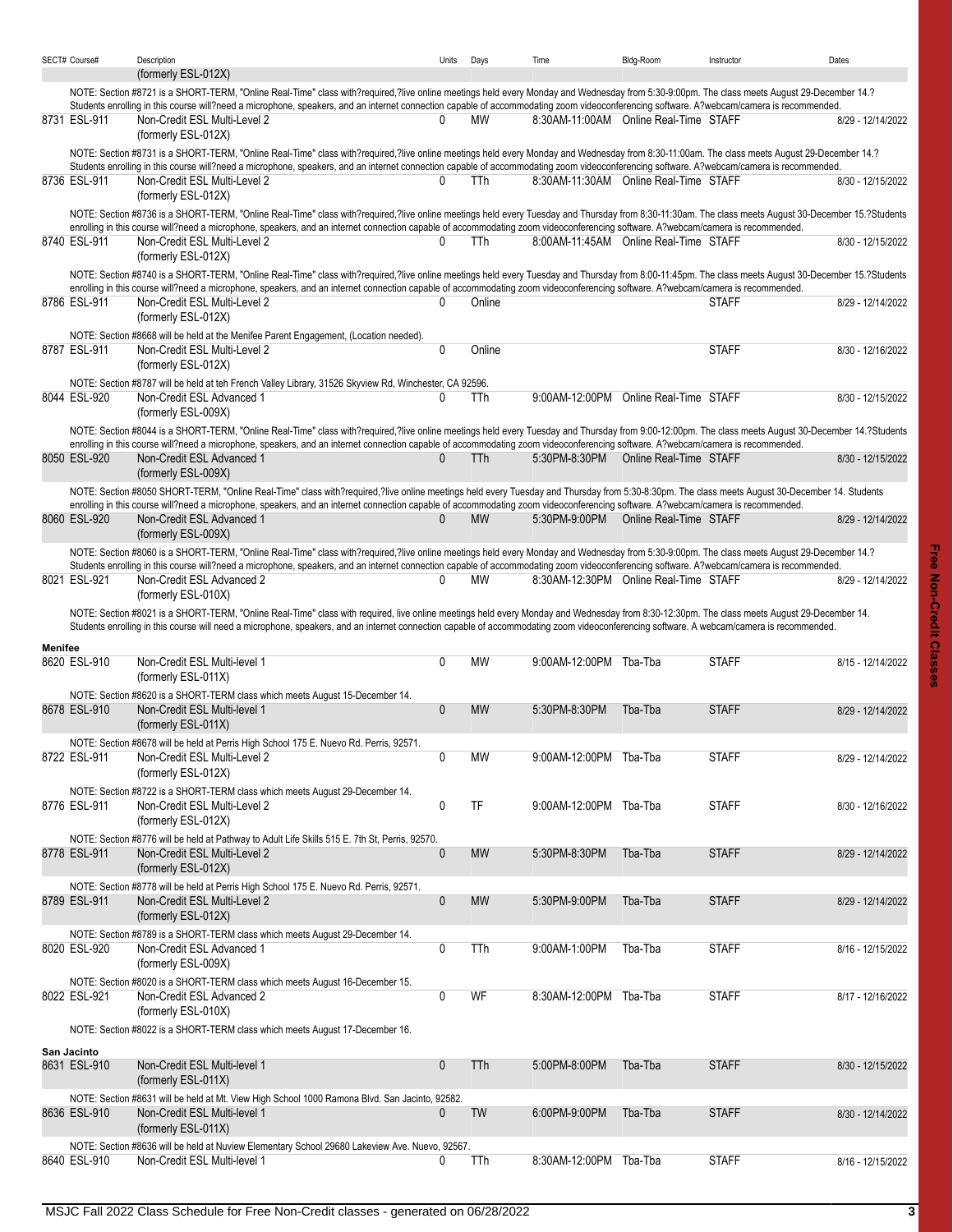|          | SECT# Course# | Description                                                                                                                                   | Units        | Days       | Time                   | Bldg-Room | Instructor   | Dates             |
|----------|---------------|-----------------------------------------------------------------------------------------------------------------------------------------------|--------------|------------|------------------------|-----------|--------------|-------------------|
|          |               | (formerly ESL-011X)                                                                                                                           |              |            |                        |           |              |                   |
|          |               | NOTE: Section #8640 NOTE: is a SHORT-TERM class which meets August 16-December 15.                                                            |              |            |                        |           |              |                   |
|          | 8661 ESL-910  | Non-Credit ESL Multi-level 1                                                                                                                  | 0            | МW         | 9:00AM-12:00PM Tba-Tba |           | <b>STAFF</b> | 8/29 - 12/14/2022 |
|          |               | (formerly ESL-011X)                                                                                                                           |              |            |                        |           |              |                   |
|          |               | NOTE: Section #8668 will be held at Little Lake Elementary School, 26091 Meridian St, Hemet, 92544.                                           |              |            |                        |           |              |                   |
|          | 8662 ESL-910  | Non-Credit ESL Multi-level 1                                                                                                                  | 0            | TTh        | 5:30PM-8:30PM          | Tba-Tba   | <b>STAFF</b> | 8/30 - 12/15/2022 |
|          |               | (formerly ESL-011X)                                                                                                                           |              |            |                        |           |              |                   |
|          |               | NOTE: Section #8662 will be held at Hemet Elementary School 633 E. Kimball Ave, Hemet, 92543.                                                 |              |            |                        |           |              |                   |
|          | 8663 ESL-910  | Non-Credit ESL Multi-level 1                                                                                                                  | 0            | <b>MW</b>  | 5:00PM-8:00PM          | Tba-Tba   | <b>STAFF</b> | 8/29 - 12/14/2022 |
|          |               | (formerly ESL-011X)                                                                                                                           |              |            |                        |           |              |                   |
|          |               | NOTE: Section #8663 will be held at Diamond Valley Middle School 291 Chambers St, Hemet, 92543.                                               |              |            |                        |           |              |                   |
|          | 8665 ESL-910  | Non-Credit ESL Multi-level 1                                                                                                                  | 0            | МW         | 9:00AM-12:00PM Tba-Tba |           | <b>STAFF</b> | 8/29 - 12/14/2022 |
|          |               | (formerly ESL-011X)                                                                                                                           |              |            |                        |           |              |                   |
|          |               | NOTE: Section #8665 will be held at DeAnza Elementary School 1089 De Anza Dr, San Jacinto, 92582.                                             |              |            |                        |           |              |                   |
|          | 8668 ESL-910  | Non-Credit ESL Multi-level 1                                                                                                                  | 0            | МW         | 9:00AM-12:00PM Tba-Tba |           | <b>STAFF</b> | 8/29 - 12/14/2022 |
|          |               | (formerly ESL-011X)                                                                                                                           |              |            |                        |           |              |                   |
|          |               |                                                                                                                                               |              |            |                        |           |              |                   |
|          | 8742 ESL-911  | NOTE: Section #8668 will be held at Winchester Elementary School, 28751 Winchester Rd, Winchester, 92596.<br>Non-Credit ESL Multi-Level 2     | 0            | F          | 8:00AM-12:00PM Tba-Tba |           | <b>STAFF</b> |                   |
|          |               | (formerly ESL-012X)                                                                                                                           |              |            |                        |           |              |                   |
|          |               |                                                                                                                                               |              | <b>MW</b>  | 8:00AM-11:00AM         | Tba-Tba   | <b>STAFF</b> |                   |
|          | 8760 ESL-911  | Non-Credit ESL Multi-Level 2                                                                                                                  | 0            | <b>MW</b>  | 8:30AM-12:00PM Tba-Tba |           | <b>STAFF</b> | 8/29 - 12/14/2022 |
|          |               | (formerly ESL-012X)                                                                                                                           |              |            |                        |           |              |                   |
|          |               |                                                                                                                                               |              |            |                        |           |              |                   |
|          | 8765 ESL-911  | NOTE: Section #8760 will be held at San Jacinto Leadership Academy, 181 N Ramona Blvd, San Jacinto, CA 92583.<br>Non-Credit ESL Multi-Level 2 | 0            | <b>MW</b>  | 5:00PM-8:00PM          | Tba-Tba   | <b>STAFF</b> | 8/29 - 12/14/2022 |
|          |               | (formerly ESL-012X)                                                                                                                           |              |            |                        |           |              |                   |
|          |               |                                                                                                                                               |              |            |                        |           |              |                   |
|          |               | NOTE: Section #8765 will be held at Rancho Viejo Middle School 985 N. Cawston Ave, Hemet, 92545.                                              |              |            |                        |           |              |                   |
|          | 8768 ESL-911  | Non-Credit ESL Multi-Level 2                                                                                                                  | 0            | TTh        | 8:30AM-11:30AM Tba-Tba |           | <b>STAFF</b> | 8/30 - 12/15/2022 |
|          |               | (formerly ESL-012X)                                                                                                                           |              |            |                        |           |              |                   |
|          |               | NOTE: Section #8768 will be held at DeAnza Elementary School 1089 De Anza Dr, San Jacinto, 92582.                                             |              |            |                        |           |              |                   |
|          | 8769 ESL-911  | Non-Credit ESL Multi-Level 2                                                                                                                  | 0            | TTh        | 5:00PM-8:00PM          | Tba-Tba   | <b>STAFF</b> | 8/30 - 12/15/2022 |
|          |               | (formerly ESL-012X)                                                                                                                           |              |            |                        |           |              |                   |
|          |               | NOTE: Section #8769 will be held at Mt. View High School 1000 Ramona Blvd. San Jacinto, 92582.                                                |              |            |                        |           |              |                   |
|          | 8788 ESL-911  | Non-Credit ESL Multi-Level 2                                                                                                                  | $\mathbf{0}$ | TTh        | 4:00PM-6:00PM          | Tba-Tba   | <b>STAFF</b> | 8/30 - 12/15/2022 |
|          |               | (formerly ESL-012X)                                                                                                                           |              |            |                        |           |              |                   |
|          |               | NOTE: Section #8788 will be held at Harvest Valley Elementary School 29955 Watson Rd, Menifee, 92585.                                         |              |            |                        |           |              |                   |
| Temecula |               |                                                                                                                                               |              |            |                        |           |              |                   |
|          | 8690 ESL-910  | Non-Credit ESL Multi-level 1                                                                                                                  | 0            | TTh        | 9:00AM-12:00PM Tba-Tba |           | <b>STAFF</b> | 8/30 - 12/15/2022 |
|          |               | (formerly ESL-011X)                                                                                                                           |              |            |                        |           |              |                   |
|          |               | NOTE: Section #8690 will be held at Temecula Elementary School 41951 Moraga Rd, Temecula, 92591.                                              |              |            |                        |           |              |                   |
|          | 8693 ESL-910  | Non-Credit ESL Multi-level 1                                                                                                                  | 0            | WF         | 9:10AM-12:10PM Tba-Tba |           | <b>STAFF</b> | 8/31 - 12/16/2022 |
|          |               | (formerly ESL-011X)                                                                                                                           |              |            |                        |           |              |                   |
|          |               | NOTE: Section #8693 will be held at Margarita Middle School, 30600 Margarita Rd, Temecula, 92591.                                             |              |            |                        |           |              |                   |
|          | 8694 ESL-910  | Non-Credit ESL Multi-level 1                                                                                                                  |              | <b>TTh</b> | 5:30PM-8:30PM          | Tba-Tba   | <b>STAFF</b> | 8/30 - 12/15/2022 |
|          |               | (formerly ESL-011X)                                                                                                                           |              |            |                        |           |              |                   |
|          |               | NOTE: Section #8694 will be held at Temecula Elementary School 41951 Moraga Rd, Temecula, 92591.                                              |              |            |                        |           |              |                   |
|          | 8701 ESL-911  | Non-Credit ESL Multi-Level 2                                                                                                                  | 0            | TTh        | 9:00AM-12:00PM Tba-Tba |           | <b>STAFF</b> | 8/30 - 12/15/2022 |
|          |               | (formerly ESL-012X)                                                                                                                           |              |            |                        |           |              |                   |
|          |               | NOTE: Section #8701 will be held at the Temecula Valley Campus, 41888 Motor Car Parkway Temecula, CA 92591.                                   |              |            |                        |           |              |                   |
|          | 8790 ESL-911  | Non-Credit ESL Multi-Level 2                                                                                                                  | 0            | TTh        | 8:45AM-12:15PM Tba-Tba |           | <b>STAFF</b> | 8/30 - 12/15/2022 |
|          |               | (formerly ESL-012X)                                                                                                                           |              |            |                        |           |              |                   |
|          |               | NOTE: Section #8790 will be held at Temecula Elementary School 41951 Moraga Rd, Temecula, 92591.                                              |              |            |                        |           |              |                   |
|          | 8794 ESL-911  | Non-Credit ESL Multi-Level 2                                                                                                                  | 0            | TTh        | 5:30PM-8:30PM          | Tba-Tba   | <b>STAFF</b> | 8/30 - 12/15/2022 |
|          |               | (formerly ESL-012X)                                                                                                                           |              |            |                        |           |              |                   |
|          |               | NOTE: Section #8794 will be held at Temecula Elementary School 41951 Moraga Rd, Temecula, 92591.                                              |              |            |                        |           |              |                   |
|          | 8001 ESL-920  | Non-Credit ESL Advanced 1                                                                                                                     | 0            | TTh        | 9:00AM-12:00PM Tba-Tba |           | <b>STAFF</b> | 8/30 - 12/15/2022 |
|          |               | (formerly ESL-009X)                                                                                                                           |              |            |                        |           |              |                   |
|          |               |                                                                                                                                               |              |            |                        |           |              |                   |
|          | 8090 ESL-920  | NOTE: Section #8001 will be held at the Temecula Valley Campus, 41888 Motor Car Parkway Temecula, CA 92591.<br>Non-Credit ESL Advanced 1      | 0            | МW         | 8:45AM-12:15PM Tba-Tba |           | <b>STAFF</b> | 8/29 - 12/14/2022 |
|          |               | (formerly ESL-009X)                                                                                                                           |              |            |                        |           |              |                   |
|          |               |                                                                                                                                               |              |            |                        |           |              |                   |
|          | 8091 ESL-920  | NOTE: Section #8090 will be held at Temecula Elementary School 41951 Moraga Rd, Temecula, 92591.<br>Non-Credit ESL Advanced 1                 | 0            | <b>MW</b>  | 5:30PM-8:30PM          | Tba-Tba   | <b>STAFF</b> | 8/29 - 12/14/2022 |
|          |               | (formerly ESL-009X)                                                                                                                           |              |            |                        |           |              |                   |
|          |               |                                                                                                                                               |              |            |                        |           |              |                   |

NOTE: Section #8091 will be held at Temecula Elementary School 41951 Moraga Rd, Temecula, 92591.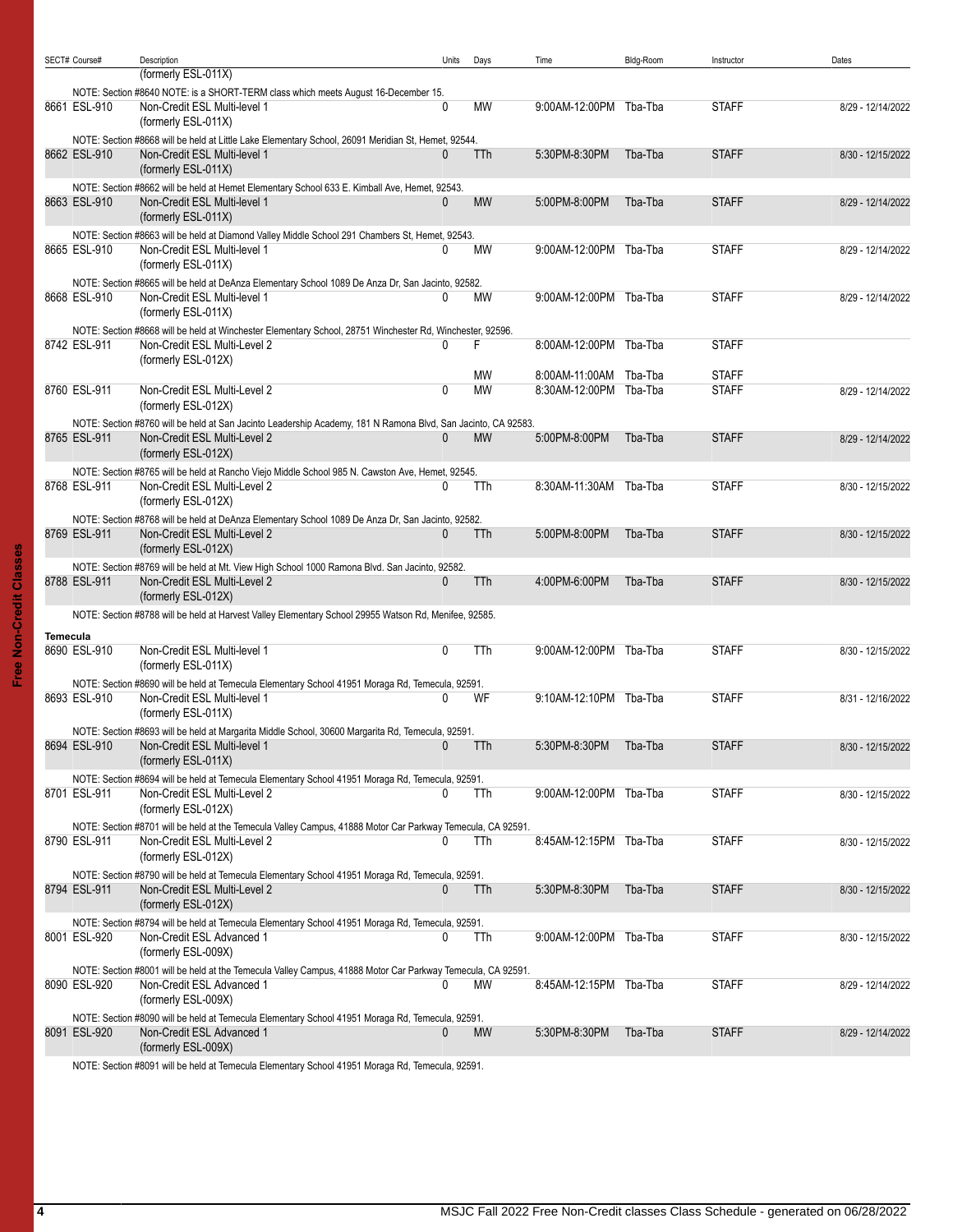## <span id="page-4-0"></span>GENERAL EDUCATION DEVELOPMENT

<span id="page-4-1"></span>

| Online       |                             |                                                                                                                                                                                                                                                                                                                                                                                                                                    |                |             |                                       |                        |              |                    |
|--------------|-----------------------------|------------------------------------------------------------------------------------------------------------------------------------------------------------------------------------------------------------------------------------------------------------------------------------------------------------------------------------------------------------------------------------------------------------------------------------|----------------|-------------|---------------------------------------|------------------------|--------------|--------------------|
|              | 8216 GED-931                | <b>General Educational Development</b>                                                                                                                                                                                                                                                                                                                                                                                             | 0              | <b>MW</b>   | 6:00PM-9:00PM                         | Online Real-Time STAFF |              | 8/29 - 12/14/2022  |
|              |                             | NOTE: Section #8216 is a SHORT-TERM, "Online Real-Time" class with?required,?live online meetings held every Monday and Wednesday from 6:00-9:00pm. The class meets August 29-December 14.?<br>Students enrolling in this course will?need a microphone, speakers, and an internet connection capable of accommodating zoom videoconferencing software. A?webcam/camera is recommended.                                            | $\mathbf{0}$   | <b>MW</b>   |                                       |                        |              |                    |
|              | 8227 GED-931                | <b>General Educational Development</b>                                                                                                                                                                                                                                                                                                                                                                                             |                |             | 9:00AM-12:00PM Online Real-Time STAFF |                        |              | 8/29 - 12/14/2022  |
|              | 8235 GED-931                | NOTE: Section #8227 is a SHORT-TERM, "Online Real-Time" class with?required,?live online meetings held every Monday and Wednesday from 9:00-12:00pm. The class meets August 29-December 14.?<br>Students enrolling in this course will?need a microphone, speakers, and an internet connection capable of accommodating zoom videoconferencing software. A?webcam/camera is recommended.<br><b>General Educational Development</b> | $\mathbf{0}$   | <b>MW</b>   | 5:30PM-8:30PM                         | Online Real-Time STAFF |              | 8/29 - 12/14/2022  |
|              |                             | NOTE: Section #8235 is a SHORT-TERM, "Online Real-Time" class with?required,?live online meetings held every Monday and Wednesday from 5:30-8:30pm. The class meets August 29-December 14.?                                                                                                                                                                                                                                        |                |             |                                       |                        |              |                    |
|              | 8241 GED-931                | Students enrolling in this course will?need a microphone, speakers, and an internet connection capable of accommodating zoom videoconferencing software. A?webcam/camera is recommended.<br><b>General Educational Development</b>                                                                                                                                                                                                 | 0              | <b>TWTh</b> | 12:30PM-2:30PM Online Real-Time STAFF |                        |              | 8/30 - 12/15/2022  |
|              |                             | NOTE: Section #8241 is a SHORT-TERM, "Online Real-Time" class with?required,?live online meetings held every Tuesday, Wednesday and Thursday from 12:30-2:30pm. The class meets August 30-December                                                                                                                                                                                                                                 |                |             |                                       |                        |              |                    |
|              | 8275 GED-931                | 15.?Students enrolling in this course will?need a microphone, speakers, and an internet connection capable of accommodating zoom videoconferencing software. A?webcam/camera is recommended.<br><b>General Educational Development</b>                                                                                                                                                                                             | 0              | TTh         | 12:30PM-3:30PM Online Real-Time STAFF |                        |              | 8/30 - 12/15/2022  |
|              |                             | NOTE: Section #8275 SHORT-TERM, "Online Real-Time" class with?required,?live online meetings held every Tuesday and Thursday from 12:30-3:30pm. The class meets August 30-December 15.?Students                                                                                                                                                                                                                                    |                |             |                                       |                        |              |                    |
|              | 8291 GED-931                | enrolling in this course will?need a microphone, speakers, and an internet connection capable of accommodating zoom videoconferencing software. A?webcam/camera is recommended.<br><b>General Educational Development</b>                                                                                                                                                                                                          | <sup>n</sup>   | F           | 9:00AM-1:00PM Online Real-Time STAFF  |                        |              | 9/2 - 12/16/2022   |
|              |                             | NOTE: Section #8291 is a SHORT-TERM, "Online Real-Time" class with?required,?live online meetings held every Friday from 9:00-1:00pm. The class meets September 2-December 16.?Students enrolling in                                                                                                                                                                                                                               |                |             |                                       |                        |              |                    |
|              |                             | this course will?need a microphone, speakers, and an internet connection capable of accommodating zoom videoconferencing software. A?webcam/camera is recommended.                                                                                                                                                                                                                                                                 |                |             |                                       |                        |              |                    |
|              | 8297 GED-931                | <b>General Educational Development</b>                                                                                                                                                                                                                                                                                                                                                                                             | <sup>0</sup>   | МW          | 9:00AM-12:00PM Online Real-Time STAFF |                        |              | 8/29 - 12/14/2022  |
|              |                             | NOTE: Section #8297 is a SHORT-TERM, "Online Real-Time" class with?required,?live online meetings held every Monday and Wednesday from 9:00-12:00pm. The class meets August 29-December 14.?<br>Students enrolling in this course will?need a microphone, speakers, and an internet connection capable of accommodating zoom videoconferencing software. A?webcam/camera is recommended.                                           |                |             |                                       |                        |              |                    |
|              |                             |                                                                                                                                                                                                                                                                                                                                                                                                                                    |                |             |                                       |                        |              |                    |
| Menifee      | 8220 GED-931                | <b>General Educational Development</b>                                                                                                                                                                                                                                                                                                                                                                                             | 0              | TTh         | 9:00AM-12:00PM Tba-Tba                |                        | <b>STAFF</b> | 8/16 - 12/15/2022  |
|              |                             |                                                                                                                                                                                                                                                                                                                                                                                                                                    |                |             |                                       |                        |              |                    |
|              | 8221 GED-931                | NOTE: Section #8220 is a SHORT-TERM class which meets August 16-December 15.<br><b>General Educational Development</b>                                                                                                                                                                                                                                                                                                             | $\mathbf{0}$   | <b>MW</b>   | 5:30PM-9:00PM                         | Tba-Tba                | <b>STAFF</b> | 8/15 - 12/14/2022  |
|              |                             | NOTE: Section #8221 is a SHORT-TERM class which meets August 15-December 14.                                                                                                                                                                                                                                                                                                                                                       |                |             |                                       |                        |              |                    |
|              | 8225 GED-931                | <b>General Educational Development</b>                                                                                                                                                                                                                                                                                                                                                                                             | $\overline{0}$ | F           | 9:00AM-12:00PM                        | Tba-Tba                | <b>STAFF</b> | 8/19 - 12/16/2022  |
|              | 8278 GED-931                | NOTE: Section #8225 is a SHORT-TERM class which meets August 19-December 16.<br><b>General Educational Development</b>                                                                                                                                                                                                                                                                                                             | $\mathbf{0}$   | <b>MW</b>   | 5:30PM-8:30PM                         | Tba-Tba                | <b>STAFF</b> | 8/29 - 12/14/2022  |
|              |                             | NOTE: Section #8278 will be held at Perris High School 175 E. Nuevo Rd. Perris, 92571.                                                                                                                                                                                                                                                                                                                                             |                |             |                                       |                        |              |                    |
|              |                             |                                                                                                                                                                                                                                                                                                                                                                                                                                    |                |             |                                       |                        |              |                    |
|              | San Jacinto<br>8231 GED-931 | <b>General Educational Development</b>                                                                                                                                                                                                                                                                                                                                                                                             | $\mathbf{0}$   | TTh         | 5:30PM-8:30PM                         | Tba-Tba                | <b>STAFF</b> | 8/30 - 12/15/2022  |
|              |                             | NOTE: Section #8231 will be held at Betty Gibbel Learning Resource Center 1251 Eagle Rd, San Jacinto, 92583.                                                                                                                                                                                                                                                                                                                       |                |             |                                       |                        |              |                    |
|              | 8239 GED-931                | <b>General Educational Development</b>                                                                                                                                                                                                                                                                                                                                                                                             | 0              | TTh         | 5:30PM-9.00PM                         | Tba-Tba                | <b>STAFF</b> | 8/16 - 12/15/2022  |
|              |                             | NOTE: Section #8239 is a SHORT-TERM class which meets August 16-December 15.                                                                                                                                                                                                                                                                                                                                                       |                |             |                                       |                        |              |                    |
|              | 8240 GED-931                | <b>General Educational Development</b>                                                                                                                                                                                                                                                                                                                                                                                             | 0              | <b>MW</b>   | 9:00AM-12:00PM                        | Tba-Tba                | <b>STAFF</b> | 8/15 - 12/14/2022  |
|              |                             | NOTE: Section #8240 is a SHORT-TERM class which meets August 15-December 14.                                                                                                                                                                                                                                                                                                                                                       |                |             |                                       |                        |              |                    |
|              | 8242 GED-931                | <b>General Educational Development</b>                                                                                                                                                                                                                                                                                                                                                                                             | 0              | F           | 9:00AM-1:00PM                         | Tba-Tba                | <b>STAFF</b> | 8/19 - 12/16/2022  |
|              | 8280 GED-931                | NOTE: Section #8242 is a SHORT-TERM class which meets August 19-December 16.<br><b>General Educational Development</b>                                                                                                                                                                                                                                                                                                             | $\mathbf 0$    | TTh         | 4:00PM-6:00PM                         | Tba-Tba                | <b>STAFF</b> |                    |
|              |                             |                                                                                                                                                                                                                                                                                                                                                                                                                                    |                |             |                                       |                        |              | 8/30 - 12/15/2022  |
|              |                             | NOTE: Section #8280 will be held at Harvest Valley Elementary School 29955 Watson Rd, Menifee, 92585.                                                                                                                                                                                                                                                                                                                              |                |             |                                       |                        |              |                    |
| Temecula     | 8201 GED-931                |                                                                                                                                                                                                                                                                                                                                                                                                                                    | 0              |             |                                       |                        |              |                    |
|              |                             | <b>General Educational Development</b>                                                                                                                                                                                                                                                                                                                                                                                             |                | TTh         | 9:00AM-12:00PM Tba-Tba                |                        | <b>STAFF</b> | 8/30 - 12/15/2022  |
|              | 8211 GED-931                | NOTE: Section #8001 will be held at the Temecula Valley Campus, 41888 Motor Car Parkway Temecula, CA 92591.<br><b>General Educational Development</b>                                                                                                                                                                                                                                                                              | 0              | TTh         | 5:30PM-9:00PM                         | Tba-Tba                | <b>STAFF</b> | 8/30 - 12/15/2022  |
|              |                             | NOTE: Section #8211 will be held at Temecula Valley Adult School 32225 Pio Pico Rd. Temecula, 92592.                                                                                                                                                                                                                                                                                                                               |                |             |                                       |                        |              |                    |
|              | 8222 GED-931                | <b>General Educational Development</b>                                                                                                                                                                                                                                                                                                                                                                                             | 0              | F           | 9:00AM-12:00PM                        | Tba-Tba                | <b>STAFF</b> | 9/2 - 12/16/2022   |
|              |                             | NOTE: Section #8222 will be held at Temecula Elementary School 41951 Moraga Rd, Temecula, 92591.                                                                                                                                                                                                                                                                                                                                   |                |             |                                       |                        |              |                    |
|              | 8290 GED-931                | <b>General Educational Development</b>                                                                                                                                                                                                                                                                                                                                                                                             |                | МW          | 8:45AM-12:15PM Tba-Tba                |                        | <b>STAFF</b> | 8/29 - 12/14/2022  |
|              |                             | NOTE: Section #8290 will be held at Temecula Elementary School 41951 Moraga Rd, Temecula, 92591.                                                                                                                                                                                                                                                                                                                                   |                |             |                                       |                        |              |                    |
|              | 8292 GED-931                | <b>General Educational Development</b>                                                                                                                                                                                                                                                                                                                                                                                             | 0              | MW          | 5:30PM-8:30PM                         | Tba-Tba                | <b>STAFF</b> | 8/29 - 12/14/2022  |
|              |                             | NOTE: Section #8292 will be held at Temecula Elementary School 41951 Moraga Rd, Temecula, 92591.                                                                                                                                                                                                                                                                                                                                   |                |             |                                       |                        |              |                    |
| <b>MUSIC</b> |                             |                                                                                                                                                                                                                                                                                                                                                                                                                                    |                |             |                                       |                        |              |                    |
|              |                             |                                                                                                                                                                                                                                                                                                                                                                                                                                    |                |             |                                       |                        |              |                    |
| Menifee      | <b>8313 MIIC 000</b>        | Community Orchestra or Concort Rand (MLIS 002X Colden Fagle, 0                                                                                                                                                                                                                                                                                                                                                                     |                | M           | 6.00DM Q.00DM The The                 |                        | I Tribolborn | $0.21 - 121110000$ |